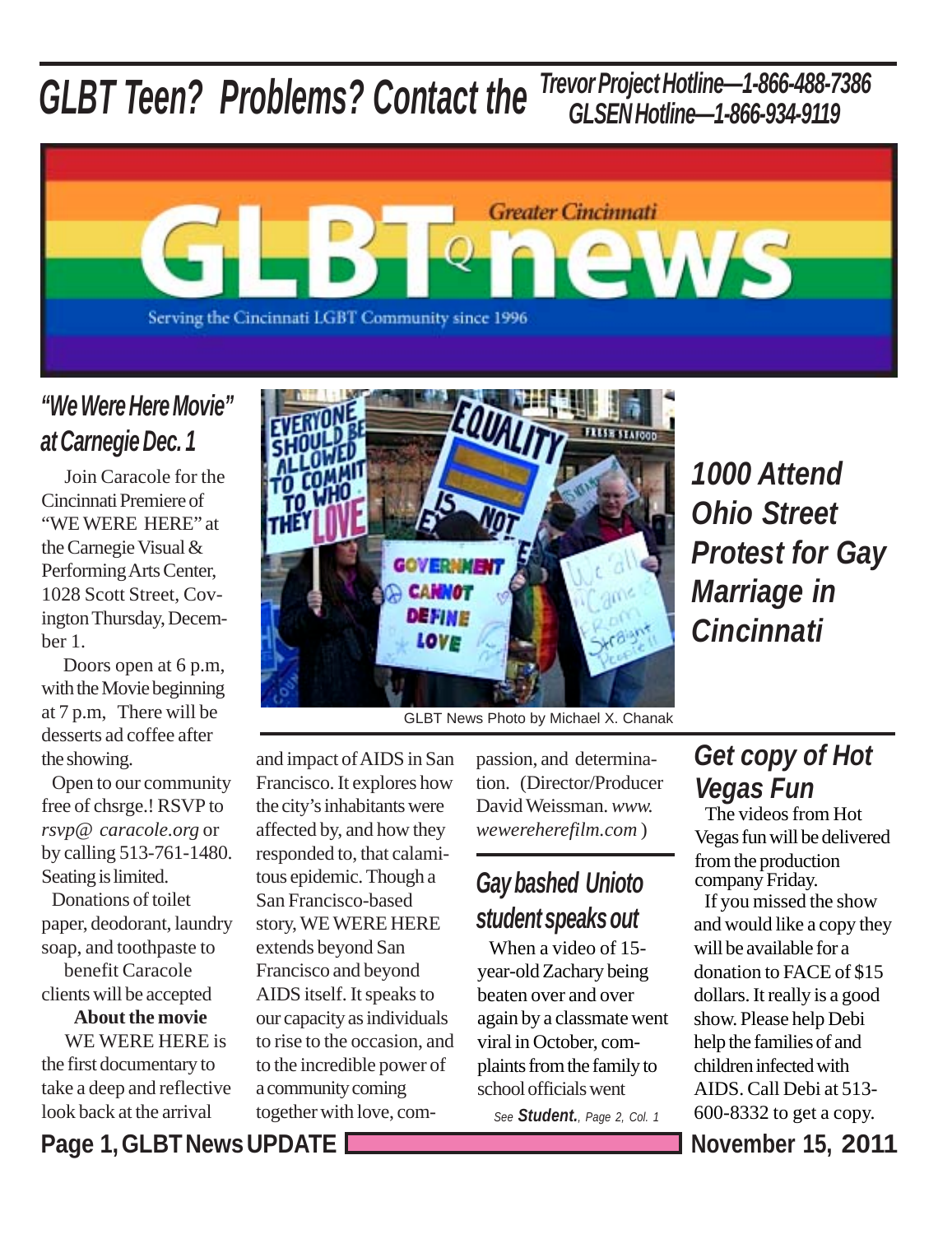#### Page 2-GLBT News UPDATE **News** UPDATE **November 15, 2011**





(513) 731-0007 www.ultra-maid.com jde49@aol.com *Custom maid service; Free phone estimates. Guaranteed,*



**Scott Renno, EA** 3284 North Bend Road, Ste. 106 Cincinnati, OH 45239

#### 513-481-1TAX (1829)

Cel: 513-417-2893 Fax: 513-481-6444 scott@1taxcincinnati.com



*Student—from Page 1* ignored, Columbus TV Station WBNS reported.

"[A school official] basically said, 'There's a few Gay kids in school and you're the only one they have problems with," Zach told the station. "So, what can you do to tone yourself down?'"

 The school's handling of the attack outraged Zach's mother Becky Collins, who couldn't understand why officials would say her son needed to change, instead of the bullies.

 Justice could be close for the high schooler, however, after the American Civil Liberties Union of Ohio issued the school district with a kind of ultimatum: come up with a plan to fight bullying or be slapped with a lawsuit, the **Lancaster Eagle-Gazette** reported.

 James Hardiman, legal director for the ACLU of Ohio, told the paper that the motion should be taken seriously.

 "We have reached out to the school to make certain they understand and appreciate what we're trying to accomplish," Hardiman said in a press conference, according to the *Lancaster Eagle-Gazette*. "We will not hesitate, however, if a response is not forthcoming, to take appropriate legal action."

 Earlier this month, more than 6,000 people joined a campaign on *Change.org* hoping to pressure the school district to amend its anti-bulling policy to include sexual orientation and gender identity, the **Columbus Dispatch** reported.

 According to WBNS, Union-Scioto Superintendent Dwight Garrett said he received the letter, but would offer no further comment. *Huffington Post*

 (*This is a followup from story in November Print Edition—Page 1.*)



**Gay & Lesbian Community Center of Greater Cincinnati**

**4119 HAMILTON AVE · NORTHSIDE**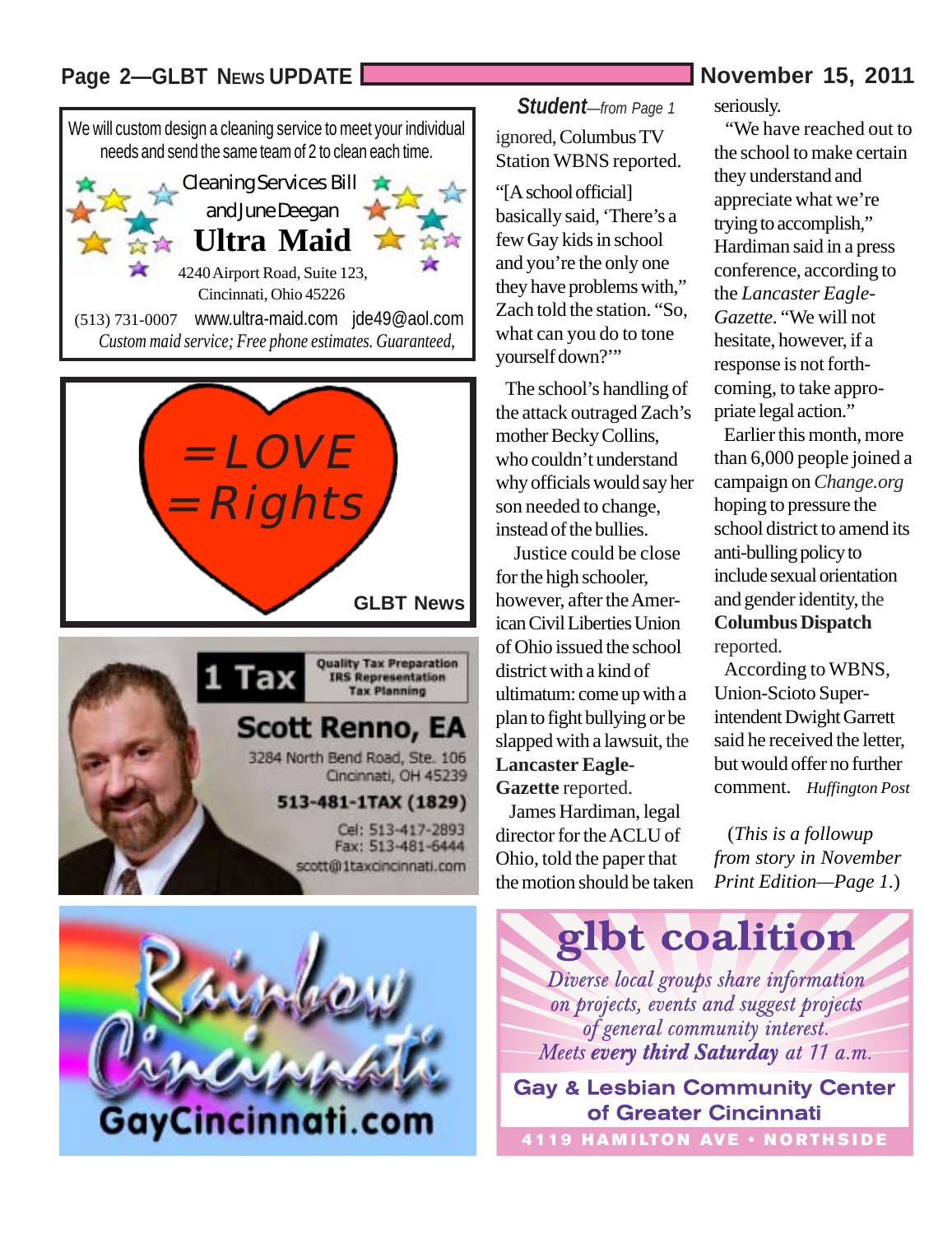#### **November 15, 2011 GLBT News UPDATE—Page 3**

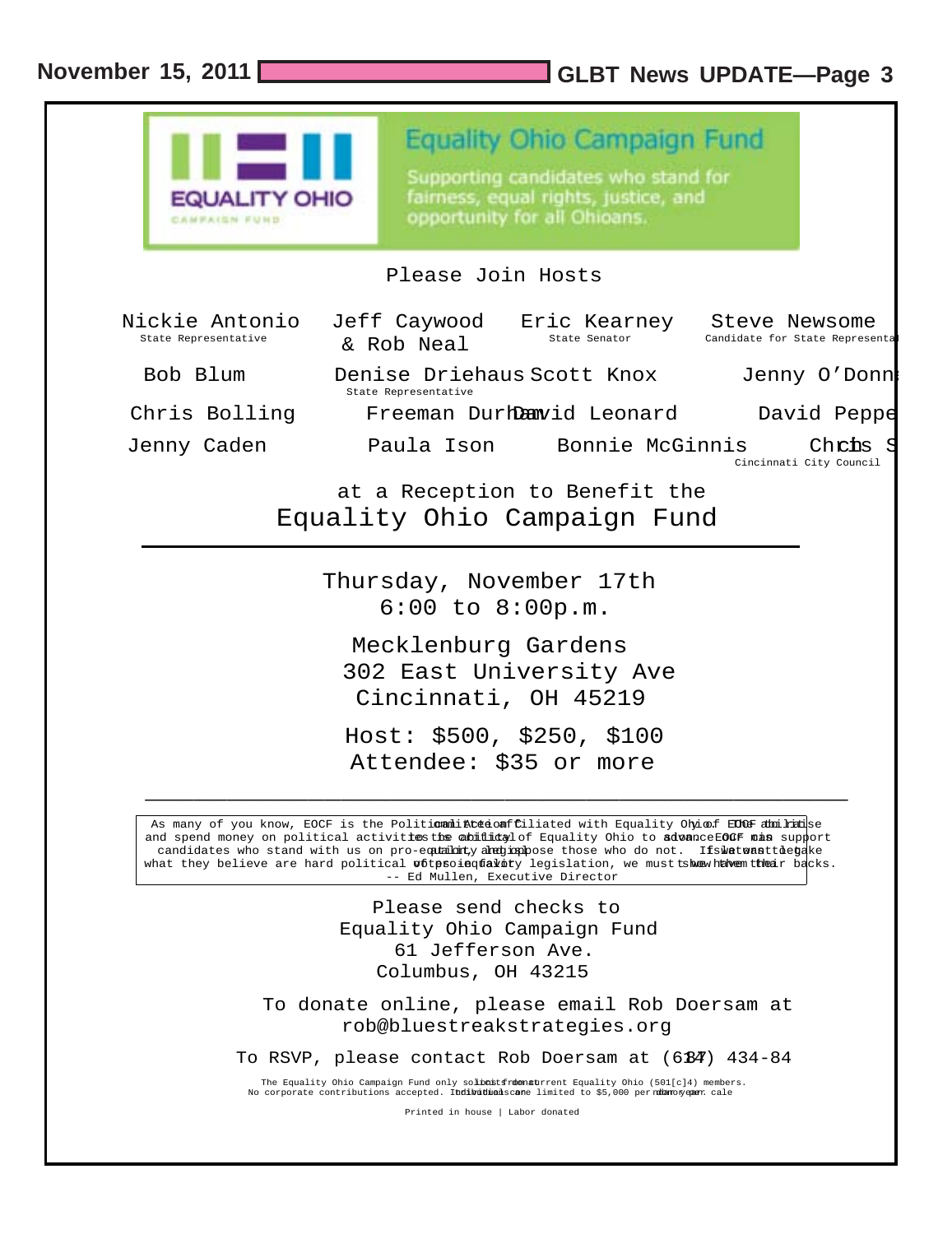